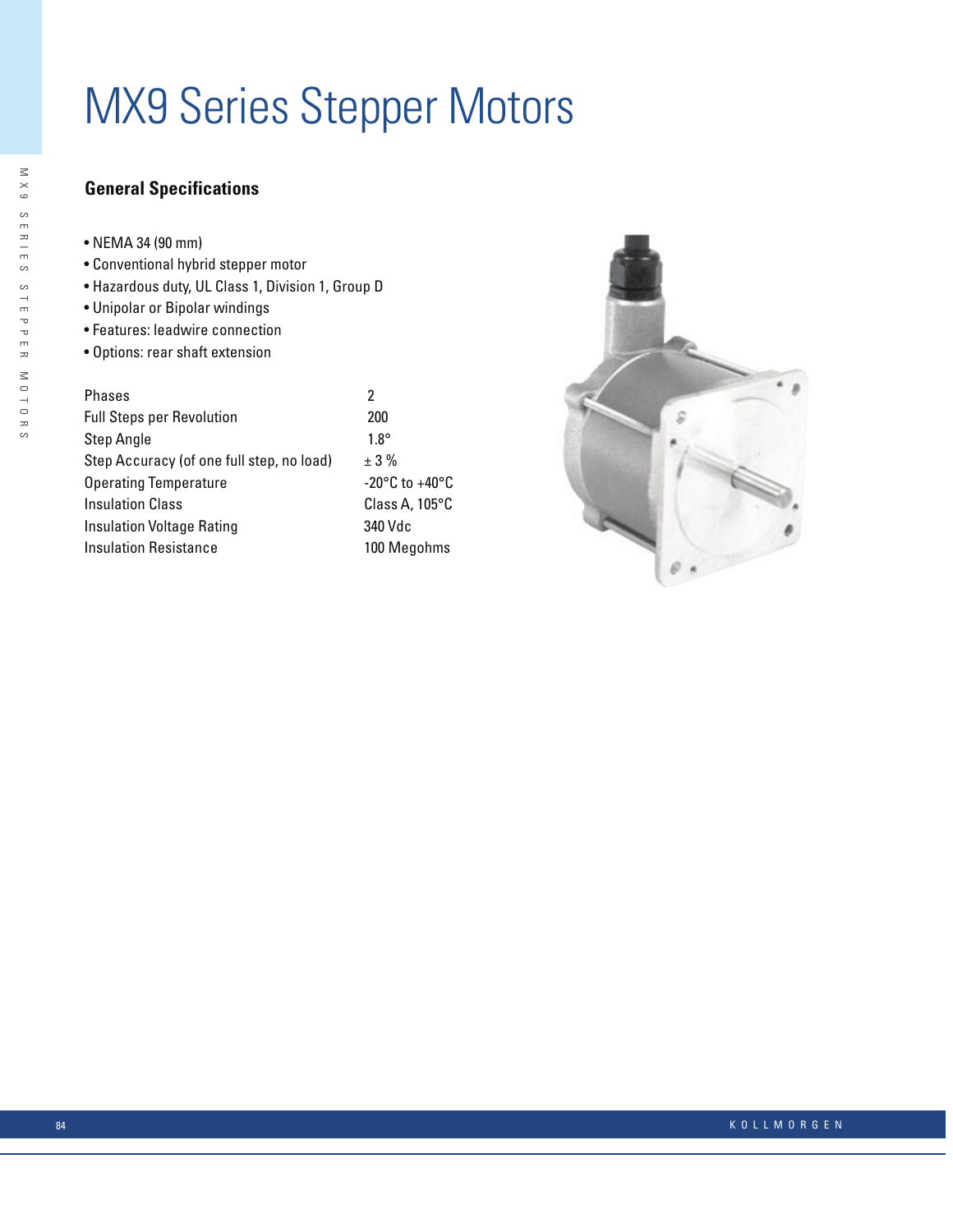#### **MX09 Outline Drawings**



MX93 5.70 (144.8) Dimensions in inches [mm]

#### **MX09 Performance Data**

|                    | Config.         |               |          | <b>Holdina</b>                                      | <b>Rated</b>   | <b>Phase</b>            | <b>Phase</b>         | <b>Detent</b>                      | <b>Thermal</b>            | <b>Rotor</b>                           |                   | <b>Shaft Loading</b>          |                              |
|--------------------|-----------------|---------------|----------|-----------------------------------------------------|----------------|-------------------------|----------------------|------------------------------------|---------------------------|----------------------------------------|-------------------|-------------------------------|------------------------------|
| <b>Motor Model</b> |                 |               |          | Current/<br>Torque<br><b>Phase</b><br>(2 phases on) |                | <b>Resistance</b>       | <b>Inductance</b>    | <b>Resistance</b><br><b>Torque</b> |                           | <b>Inertia</b>                         | <b>Weight</b>     | <b>Radial</b><br><b>Force</b> | <b>Axial</b><br><b>Force</b> |
| <b>Number</b>      | <b>Parallel</b> | <b>Series</b> | Jnipolar | oz-in<br>(Nm)<br>$+/-10%$                           | <b>Amps DC</b> | <b>Ohms</b><br>$+/-10%$ | mH<br><b>Typical</b> | oz-in<br>(Nm)                      | <b>Mounted</b><br>°C/Watt | $oz-in-s2$<br>$(kg-m2)$<br>$x 10^{-3}$ | <b>Ib</b><br>(kg) | <b>Ib</b><br>(N)              | $\mathbf{I}$<br>(N)          |
| MX91-FF-206U       |                 | $\bullet$     |          | 180<br>(1.27)                                       | 3.0            | 1.0                     | 10                   | 2.0                                | 2.9                       | 0.0095<br>(0.067)                      | 6.0<br>(2.7)      | 25<br>(111)                   | 50<br>(222)                  |
| MX91-FF-402U       |                 | $\bullet$     |          |                                                     | 4.0            | 0.72                    | 6.0                  |                                    |                           |                                        |                   |                               |                              |
| MX91-FF-403U       |                 | $\bullet$     |          |                                                     | 6.0            | 0.18                    | 1.5                  |                                    |                           |                                        |                   |                               |                              |
| MX92-FF-206U       |                 | $\bullet$     |          | 370                                                 | 4.0            | 1.0                     | 11                   | 4.0                                | 1.7                       | 0.0174                                 | 9.0               | 25                            | 50                           |
| MX92-FF-401U       |                 | $\bullet$     |          | (2.61)                                              | 7.0            | 0.28                    | 2.8                  |                                    |                           | (0.123)                                | (4.1)             | (111)                         | (222)                        |
| MX93-FF-206U       |                 | $\bullet$     |          | 550<br>(3.88)                                       | 4.0            | 0.90                    | 13                   | 7.0                                | 2.1                       | 0.0265<br>(0.187)                      | 11<br>(5.0)       | 25<br>(111)                   | 50<br>(222)                  |
| MX93-FF-401U       |                 | $\bullet$     |          |                                                     | 5.0            | 0.65                    | 8.0                  |                                    |                           |                                        |                   |                               |                              |
| MX93-FF-402U       |                 | $\bullet$     |          |                                                     | 7.0            | 0.16                    | 2.0                  |                                    |                           |                                        |                   |                               |                              |

Note: See page 88 for MX series connection diagrams and switching information.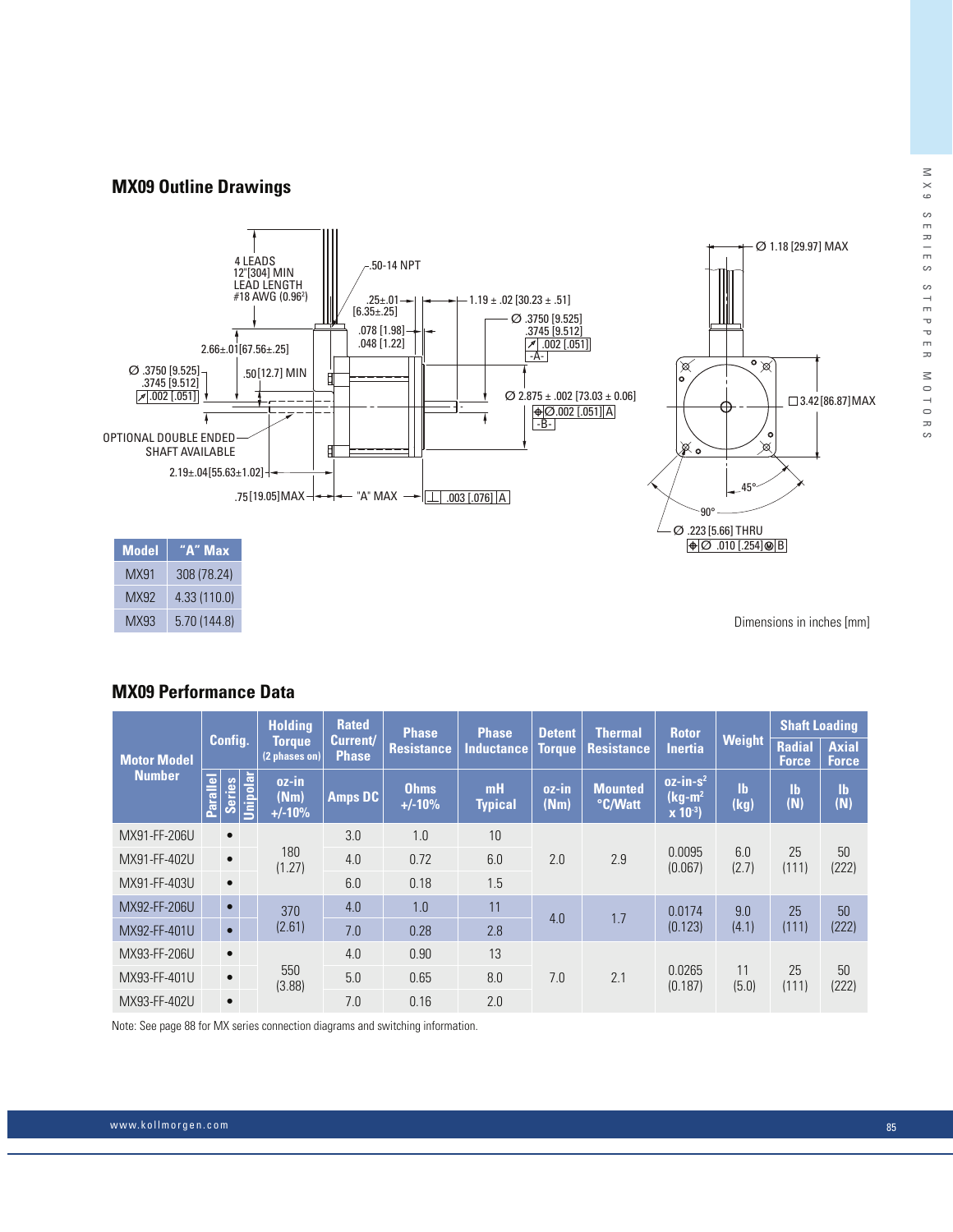# **MX11 Series Stepper Motors**

# **General Specifications**

- NEMA 42 (110 mm)
- Conventional hybrid step motor
- Hazardous duty, UL Class 1, Division 1, Group D
- Unipolar or Bipolar windings
- Features: leadwire connection
- Options: rear shaft extension

| <b>Phases</b>                             | 2                                                    |
|-------------------------------------------|------------------------------------------------------|
| <b>Full Steps per Revolution</b>          | 200                                                  |
| <b>Step Angle</b>                         | $1.8^\circ$                                          |
| Step Accuracy (of one full step, no load) | ± 5%                                                 |
| <b>Operating Temperature</b>              | -20 $\mathrm{^{\circ}C}$ to +40 $\mathrm{^{\circ}C}$ |
| <b>Insulation Class</b>                   | Class B, 130°C                                       |
| Insulation Voltage Rating                 | 340 Vdc                                              |
| <b>Insulation Resistance</b>              | 100 Megohms                                          |



## **MX11 Outline Drawings**



See next page for dimensions table and shaft details.

Dimensions in inches [mm]